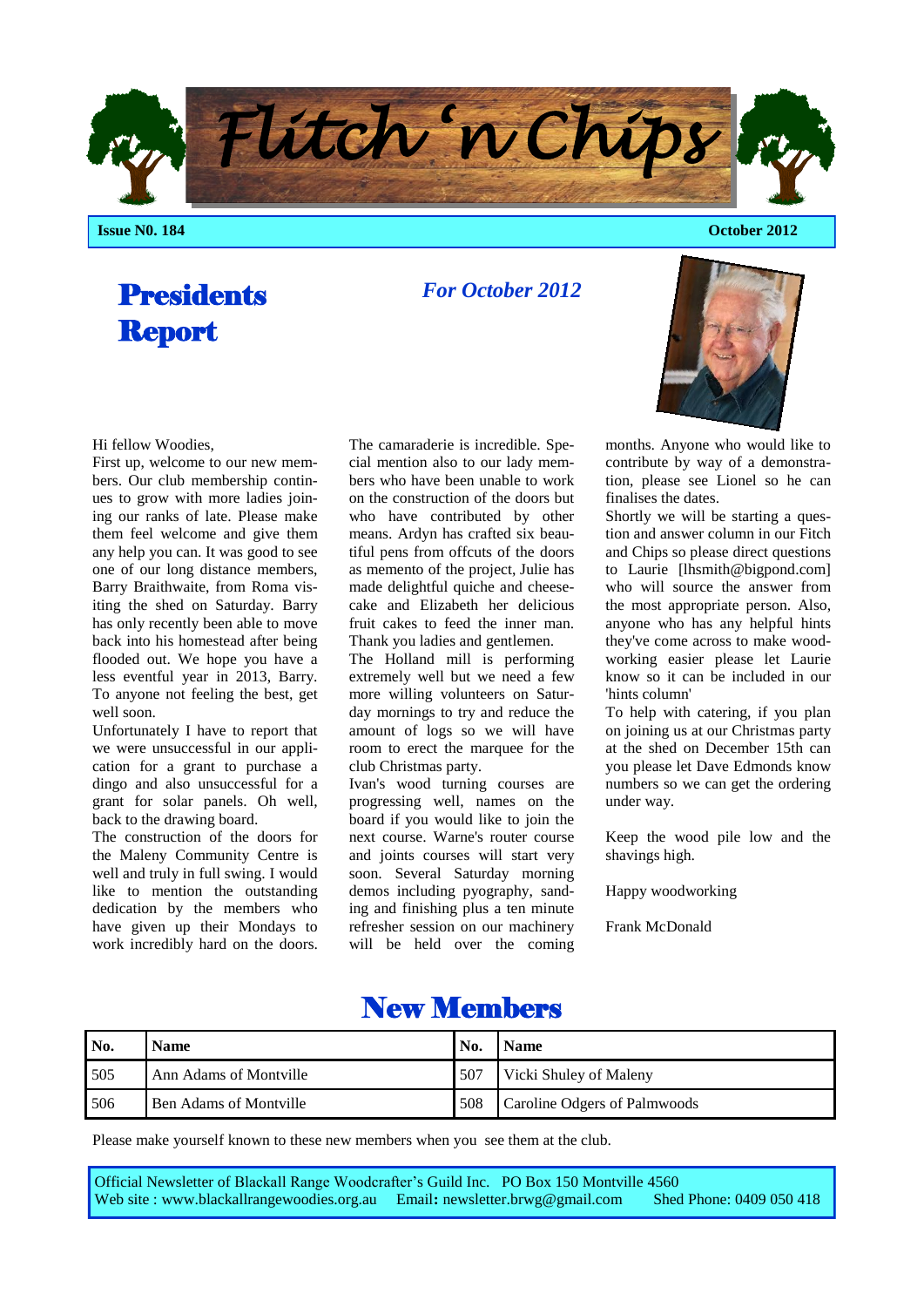On Thursday the kiln was unloaded and Silky Oak and African Mahogany slabs were placed in the timber racks. Silky Oak and Ficus species were loaded in, so we should have an adequate supply of timber in the near future.

Tallow wood planks in 30mm and 55mm have been placed in the outside racks under the trees for air drying.

We have decided to cut slabs only on the bandsaw as this gives us a greater usable width towards the

**19/9** Bench Grinder - New 200mm aluminium oxide grinding wheel fitted to Grinder.

Trimmer - Broken wire close to plug was causing intermittent running. New wire and plug fitted.

**29/9** The air suction pipework has been fitted to accommodate the 15" Thicknesser when it is moved to its

#### **Back to basics.**

1. Always switch off and pull the plug to make any adjustments to a power tool. This is a safety rule so obvious that it is easy to forget. 2. Never plug a power tool in and switch on without ensuring that the switch on the power tool is off. (A runaway router is a dangerous animal!)

## **A member asks: "How do I sharpen a twist drill bit?"**

**Warne:** Very easily, if you do this: 1. Understand that a drill bit is a cutting tool and it must have a pair of sharp edges that have clearance behind them called the "Rake" similar to a wood lathe scraper.

2. Use eye protection. Start the grinder and firmly hold the drill bit in both hands at a slight upward

## Timber Report by John Holland

centre of the log. The slabs are then cut to a straight line with the Makita saw and paralleled on the 12 inch rip saw. By doing this, any faults in the slabs can be cut out prior to ripping. One other advantage is that timber can be turned off the slabbing bandsaw more quickly. After unloading the kiln, there were some thick slabs which Peter Simpson and I docked into squares, then cut into round turning blanks, and immediately end checked to prevent cracking. Maybe the turners could

organise a working bee to make more blanks, as described above, and stack them for future use.

The racks out the back require a concerted effort to sort out and straighten up the timber in them, as it is nearly impossible to find any quantity of similar wood in one place. Perhaps the slabs should be ripped into usable planks, sorted and restacked.

At the moment, we have an oversupply of logs in the yard, so please, no more.

new position.

**5/10 Belt Sander** - New belt has been fitted. Disc Sander - New sanding disc fitted.

Maintenance Report by Brian Harris

> **6/10** Jet Dust Filter - Motor has been rewound and the whole unit again hangs from the roof but this

## **Safety Notes**

#### by Warne Wilson and Dave Bannister

3. Many of us are getting older and though we don't admit it, bone density loss is a fact of life. A show of bravado when doing heavy lifting can result in damage.

4. Wear ear and eye protection when operating any power tool or machine. Even though the new spiral cutters are quieter, the decibels emitted are still in the hearing damage range.

Questions and Answers by Warne Wilson

time it is working.

15" Thicknesser - This machine has been moved to a permanent position close to the 20" Thicknesser. Please be sure to open the air suction valve before use.

**13/10** Another Jet Dust Filter has been identified as not working, this will be repaired in due course.

5. When operating a saw bench stand to one side out of the line of the blade. In some instances a piece of wood has been known become a projectile. This also applies when starting a new piece in a lathe. Stand to one side and start the lathe in "Slow" then tighten the live centre a little more before increasing speed.

angle a millimetre or two away from the rotating stone. Line up one cutting edge horizontally.

3. Gently touch the cutting edge to the stone to grind the rake.

4. Wait until little sparks appear on the cutting edge then sweep it gently but still grinding, up and away from the stone in one fluid motion. This will ensure a good rake and clearance behind the cutting edge.

5. Keeping the drill bit at the same angle but away from the stone, rotate it to present the other cutting edge horizontally then repeat the above.

If you are in any doubt about this description ask Warne to show you when you see him, or the shed captain of the day will be able to help you.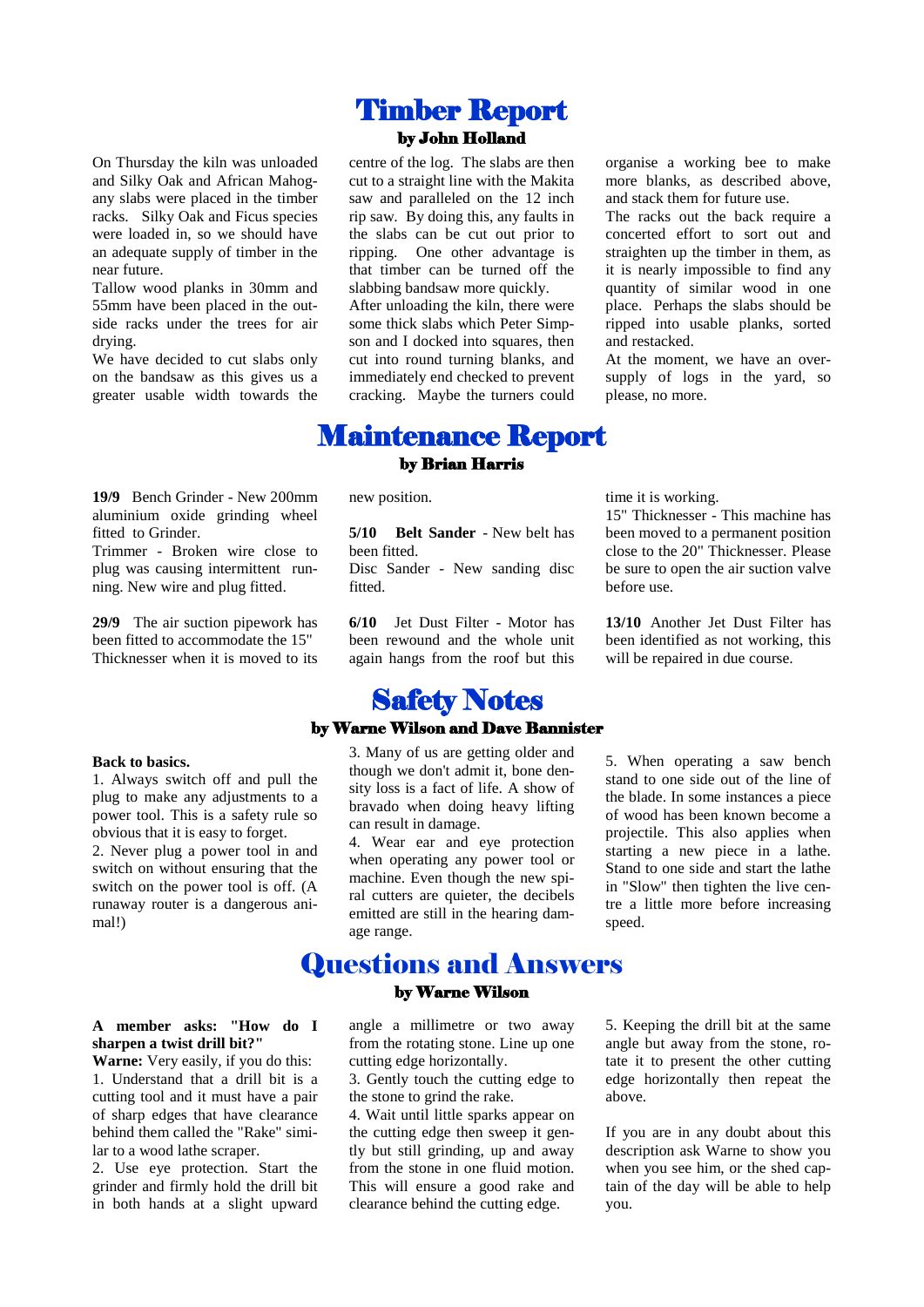## Saw Safety by John Holland

Removal and refitting of hammer saw

Danger: Prior to either of these proce-

injury may occur.

Removal: Lift the back of the guard to

Replacement: Holding the guard at 45°,

**Courses** 

Ivan Yaksich has two basic wood turning courses running concurrently two days a week at the moment. Upon completion Ivan plans to follow these up with advanced turning lessons. Watch the notice

**Basic Wood Lathe Course**

board for starting dates.

dures being carried out, make sure that the saw is completely stopped. If the guard drops onto the running blade it will be thrown back with considerable force and

approximately 45° so that the rear pin clears the slot. Push the guard forward horizontally, still holding at the same angle, until the front pin is free of the riving knife.

> slide the front pin into the front slot of the riving knife to its full depth. Push the guard down to horizontal. Make certain that the rear pin engages the slot to its full depth.

guard

#### **Hammer Saw Guard Danger**

Due to the fact that we have had two near misses recently, I feel that all accredited members become familiar with removal & reattachment of the guard . Part of their training should include the proviso that the saw be wound up to full height , the blade returned to 90 degrees, if moved, and the guard securely attached in accordance with the directions attached to the post at the end of the saw.



Refer displayed instructions: (Copied here)

#### **Freeform Box Making Course**

A course on making freeform boxes will be held in the near future. Numbers will be limited to 4 per course & cost will be \$20. Preferably participants will be accredited on the 1/8" bandsaw but this is not essential. The course will be held afternoons in the shed. Please ring Lionel Tilley on 5429 6629 to get more details.





Note: Before and after use of the saw, check that the guard is securely seated as described above.

A guard has now been fitted to the Rexon 12" table saw also.



John can also give advice on the GMC drill press ladder!!

### **Basic Wood Joints Course.**

Warne Wilson is starting the above course this Saturday, 20th October.

If any members are interested in joining this course please enter your name on the list on the notice board or call Warne on 54999974

The course fee will be \$20 to cover costs.



# Senior Citizen Bumper Stickers



**YOUNG AT HEART** Slightly older<br>in other places.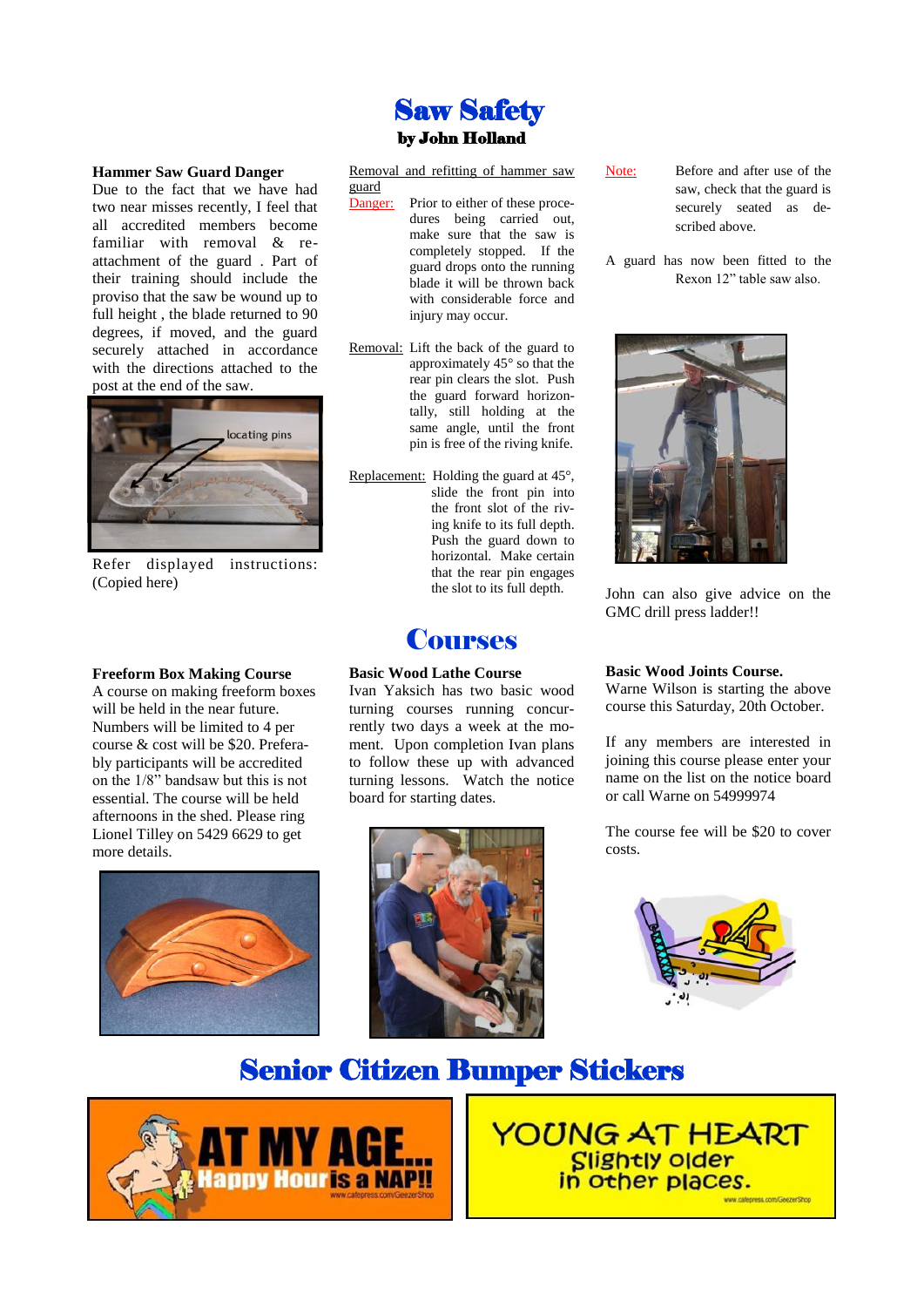**Shed Captains** are reminded to close the shed as per the "Shutdown Check List" situated beside the front door. Shed Captains are also responsible for the organisation of the timber racks.

**I** had called in to see my mother at the old family home in Brisbane. My older brother was still living there at the time and in his spare time undertaking a woodworking project in the workshop underneath the house. He had been at it for some weeks working at my Grandfather's bench using amongst other tools, the smoothing plane seemed to be prominent. Not being one to

**LEGACY BADGE APPEAL**

Garth Bowes, on behalf of the Sunshine Coast Legacy Group, would like to thank members of the Blackall Range Woodcrafters Guild for their support of the recent Legacy Appeal. The Appeal was considered very successful over the Sunshine Coast Area this year as Legacy relies on donations for the continuation of their work.

Garth would also like to thank the Guild for their donation of the Squatters Chair which will be raffled and drawn at the Legacy Remembrance Concert, to be held at the Wises Road Baptist Centre on Saturday 10<sup>th</sup> November.

Legacy is a non-profit organisation that has been supporting families of deceased Australian veterans since 1923 fulfilling a promise by servicemen in World War One to take care of widows and children of those who did not return.

On the Sunshine Coast, Legacy supports approximately 1600 widows and wards. Thank you.

#### **ROSE MAHOGANY**

Some of the Woodies want to buy a parcel of Rose Mahogany (*Dysoxylum fraseranum)* from a

## **Membership** is well over due so un -financial members wishing to con-

A Few Reminders

tinue with the club are urged to update their status immediately.

A **General Meeting** is scheduled for November and members are urged to put forward their thoughts on what they would like to see happen in the club

cleaned the whole place out. Over dinner when he had been home for some time, I asked him "Have you been in the workshop this

"Yes" he said, and said no more. (Man of very few words my

"Well, did you notice anything different?" "Yeah the bench is a

afternoon?"

brother)

bit higher"

## A Member's Memories

### by Glen Cameron

clean up after he had finished for the day, the workshop was becoming deep in plane shavings. My mother told the story. " Have you seen the mess your brother has been making in the workshop?"

"Well, yes I have" I replied.

"Well" she said "It had just got too much for me. He wouldn't clean it up so I went down there the other day while he was at work and

# Letters to the Editor

deceased estate in Kilarney. This is a large hardwood found in northern NSW and southern Qld. The wood has been milled professionally in 25mm boards of varying widths and there was 75 mm & 100 mm squares available.

John Muller, Dave Southern and Brian McTaggart have used this wood and its qualities are a very fine even textured grain which will machine and sand to a very smooth finish. It works well with hand tools and carves extremely well. It has only one downside as a woodworking timber; it sometimes has a resin which will leach out after finishing: this can easily be fixed by wiping the finished surface with metho before applying any finish.

To go to Kilarney for a small quantity is just not viable and if other members are interested (@ \$3000.00) a cubic metre), could you contact John Muller on 5494 2723; 0418 871 946 or email [woodaddic](mailto:woodaddiction@gmail.com)[tion@gmail.com.](mailto:woodaddiction@gmail.com) We would like to get a reasonable order together if possible.

Samples of the specie are available to view by contacting John Muller.

### **AIRPORT SALES**

Recently I approached the Maroochy Airport to see if we could display our product there.

They persuaded me to photograph our products and pricing to sell to the gift shop at the airport on a wholesale basis.

I am now asking you, the members if you would like to do this. I believe we would need at least ten people. The club as a club cannot do this but you as individuals can. Talking to different members we came up with pricing ideas and they vary from person to person. It has been suggested that a labour cost of \$25 per hour plus the cost of the wood etc is a bench mark to guide us, which I am happy with. I will be submitting my stuff to sell and I am prepared to act as go between or whatever.

Please contact me if you are interested.

Hamish Ph 54457794 Mobile 0408156268

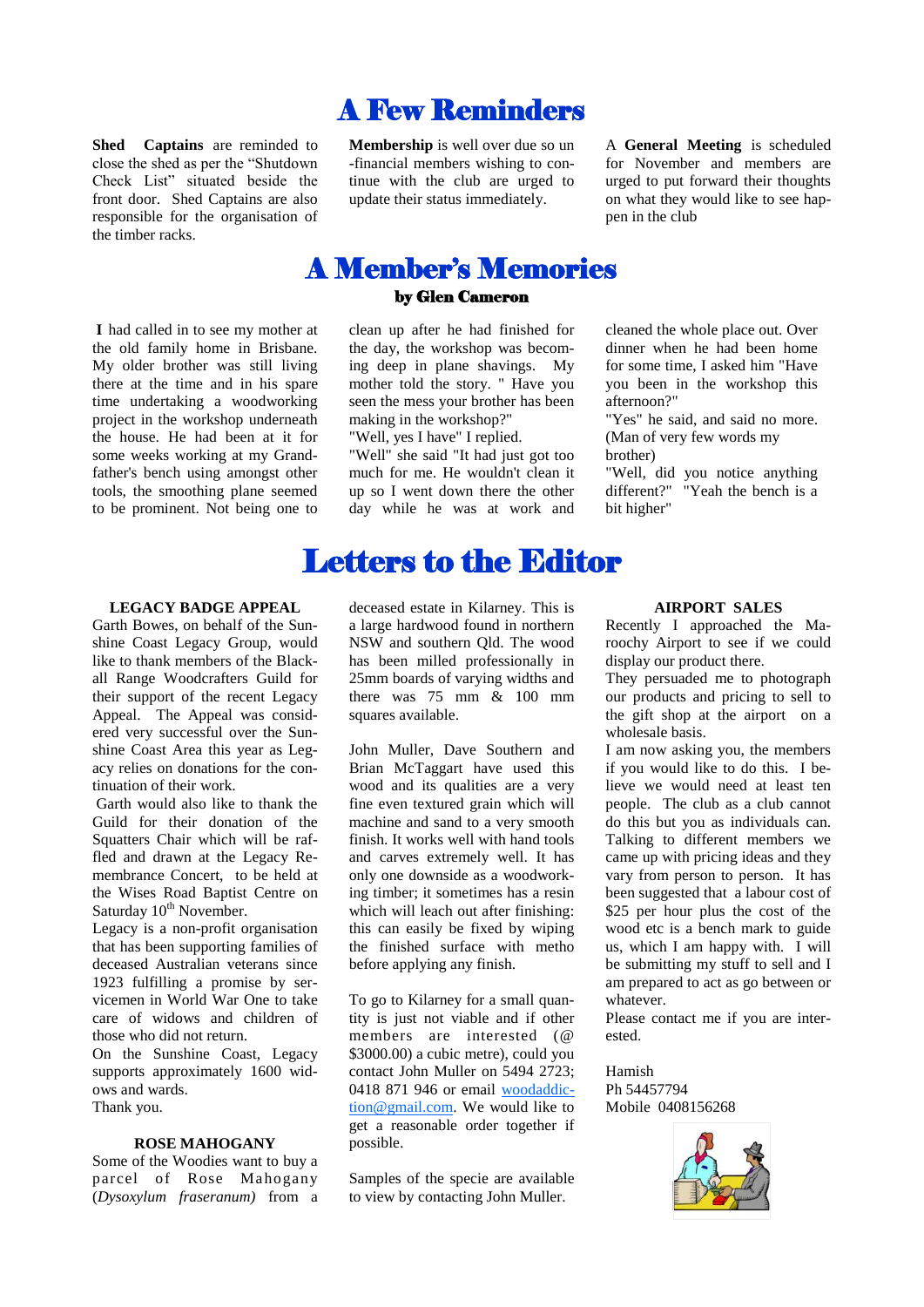# Maleny Community Centre Door Project



The doors are required for fitting at Maleny in early November. Working Bees has been scheduled for every Monday and Tuesday with the possibility that more may also be required. A very big thanks to those who regularly turn up and leave covered in cedar dust.

Members who attend to "Doors Project" working B's would like to thank Pat



McDonald (Frank's wife) for providing such a great variety of lunch time sandwiches. Very much appreciated. Thanks Pat.







# Around the Shed

A new sign advertising our premises is taking shape and should be ready for mounting outside the shed very soon. Great job.



Toy making is on track to make many kids happy again this year. As well there are many interesting items for sale at our Santa Shop in December







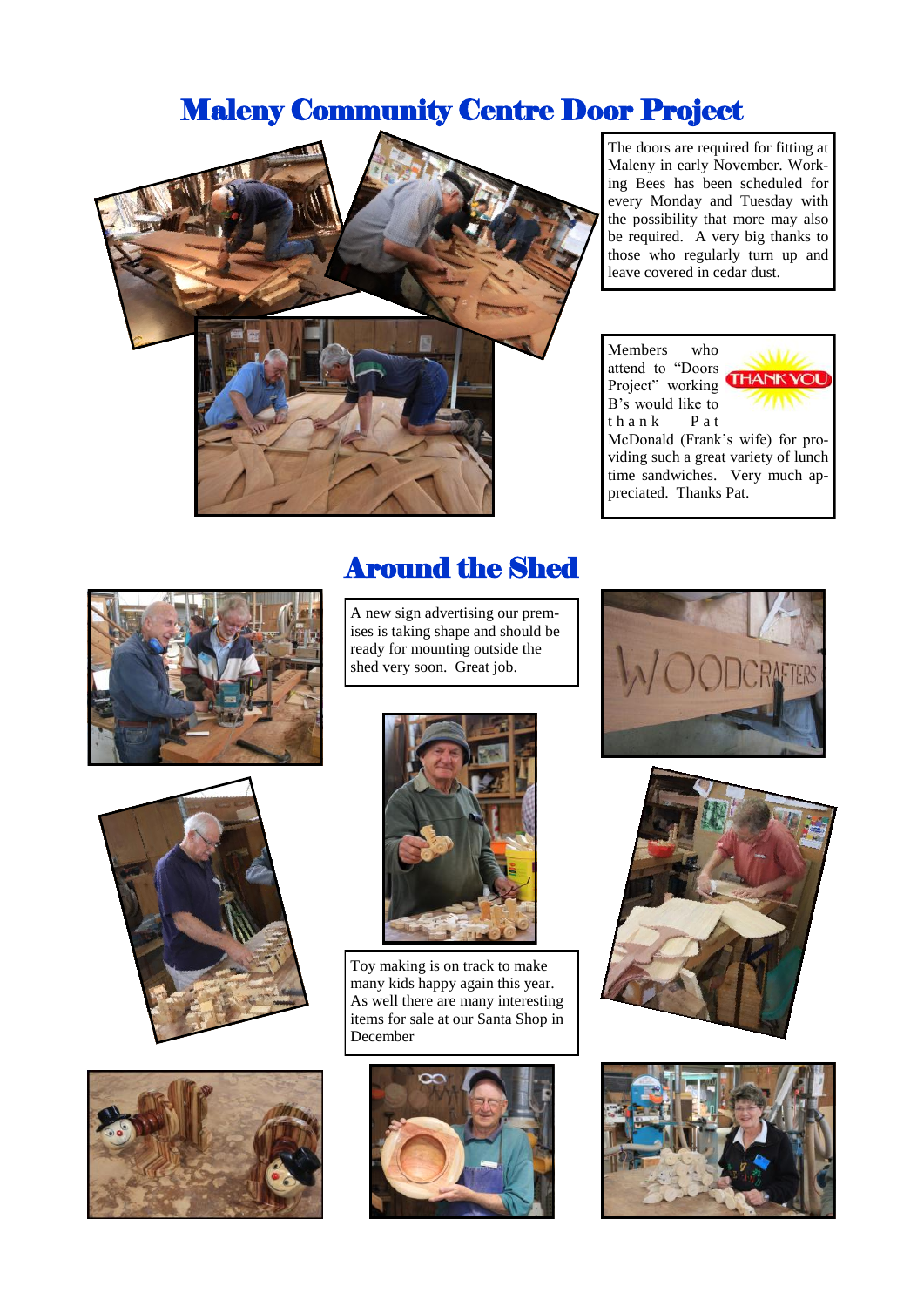# **Tips**

## **Centre Square**

Spend half an hour making a centre square and you will be able to find the centre of any bowl turning disc up to about 380mm in diameter.

- 1. An "L" shape with limbs 30mm wide is cut from a 150mm square piece of 10mm plywood on which the diagonal has been marked. As shown in Figure 1.
- 2. A strip of hardwood 380mm x 25mm x 5mm is fixed to the diagonal by means of glue and two 12mm No 4 countersunk screws. As shown in Fig 2

Screw No 1 should be inserted first and measurements "A" should be checked to be equal before inserting screw No 2.

- 3. Drill a hole in the end of the hardwood so it can be hung on the wall and give it a coat of varnish to make it look like another useful tool.
- 4. For the most accurate results remember to draw lines across the disc at roughly right angles to each other.

## **Dust Inhalation**

Heard recently that rubbing vaseline on the inside of the nose will prevent dust from reaching the lungs..... this



will be a great tip for those who attend the door working bees.

Three Aussies working on a telephone tower. Steve falls off and is killed instantly. As the body is taken away, Bruce says "Somebody should tell his wife".

Jed says "OK I'm pretty good at sensitive stuff—I'll do it"

Two hours later he comes back carrying a case of beer. Bruce says,





**Any member wishing to include a helpful tip to this column or a question to be answered by long term Woodie and Life Member Warne Wilson please email the Editor at "lhsmith@bigpond.com" with "BRWG" in the subject line.**

# Final Homour

"Where did you get that, Jed?" Steve's wife gave it to me," Jed replies.

"That's unbelievable! You told the lady that her husband was dead and she gave you beer?"

"Well, not exactly," Jed says. "When she answered the door, I said to her, 'You must be Steve's

widow'. She said, "No, I'm not a widow!" And I said, "I'll bet you a case of Foster's you are."

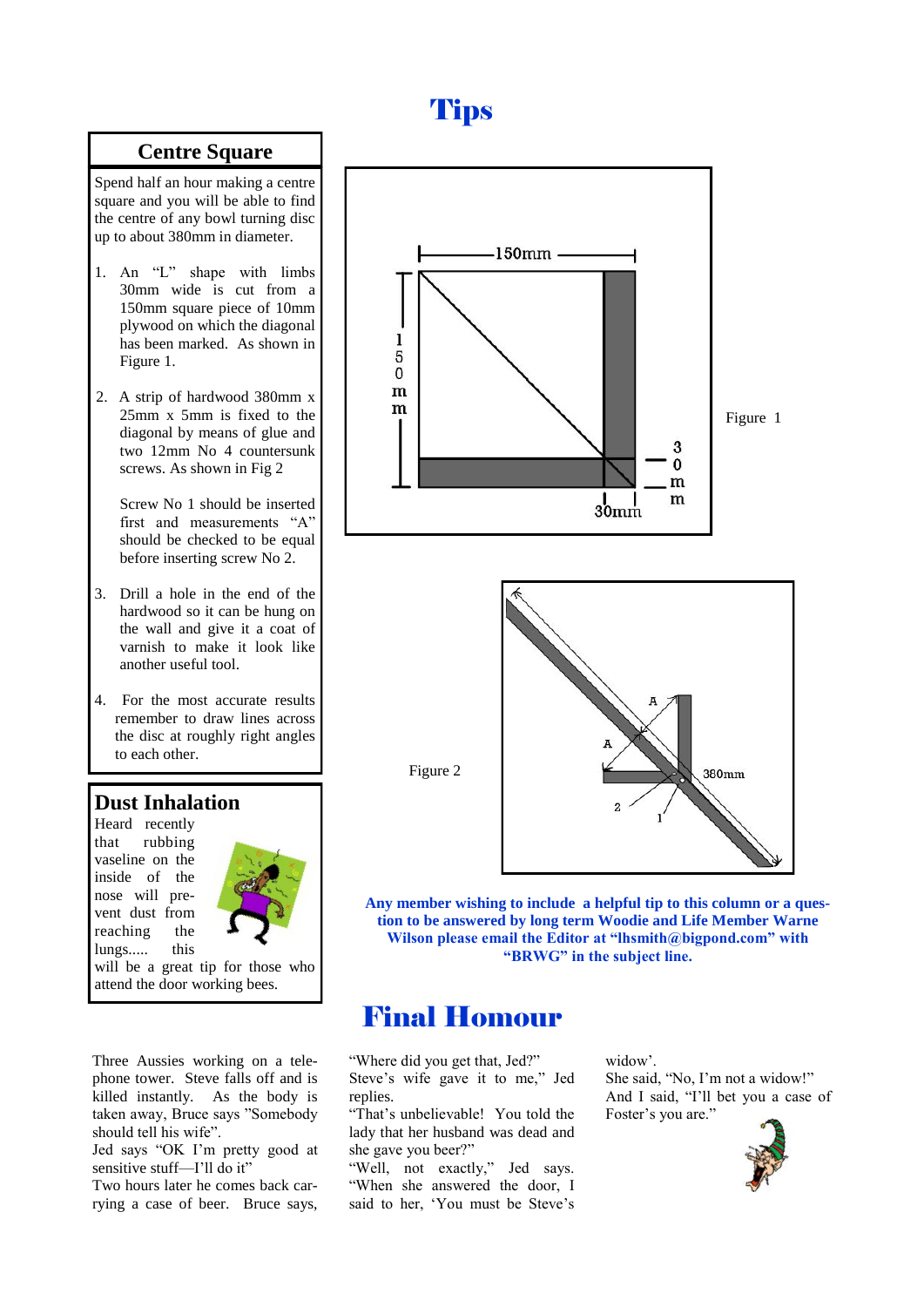|                         | <b>Shed Times</b>                    |
|-------------------------|--------------------------------------|
| Mondays                 | <b>General Activities</b>            |
| Tuesdays<br>(Quiet Day) | Turning & Carv-<br>ing               |
| Wednesdays              | <b>General Workshop</b><br>$&$ Toys  |
| Thursdays               | Furniture & Join-<br>ery             |
| Fridays                 | <b>General Activities</b>            |
| Saturdays               | <b>General Activities</b><br>& Demos |

# **Events**

| Santa Shop at St Mary<br><b>Hall Montville</b> | $1-2$ Dec |
|------------------------------------------------|-----------|
| Christmas Party at the                         | Sat 15    |
| <b>Shed</b>                                    | Dec       |

# **Meetings**

Meetings start at 9:00am. Quarterly General meetings are held on the second Saturday of November, February and May. Management Committee meetings are held on the second Saturday of all other months.

Next General Meeting November 10th

# **Courses**

Wood joints—20th October 2012 Router—20th Jan 2013. Registration sheet on notice board

|                                                                                       | Who's Who in BRWG Inc. 2011-2012 |                                                                                                                                      |  |  |  |  |  |
|---------------------------------------------------------------------------------------|----------------------------------|--------------------------------------------------------------------------------------------------------------------------------------|--|--|--|--|--|
| <b>Patrons:</b><br>Peter Wellington MP, Andrew Powell MP and<br><b>Cr Jenny McKay</b> |                                  |                                                                                                                                      |  |  |  |  |  |
| <b>President</b>                                                                      | <b>Frank McDonald</b>            | 54352495                                                                                                                             |  |  |  |  |  |
| Vice President                                                                        | John Muller                      |                                                                                                                                      |  |  |  |  |  |
| Secretary                                                                             | David Edmond                     | 5478 6932                                                                                                                            |  |  |  |  |  |
| <b>Assistant Secretary</b>                                                            | Spike Bettega                    |                                                                                                                                      |  |  |  |  |  |
| Treasurer                                                                             | Keith Muirhead                   |                                                                                                                                      |  |  |  |  |  |
| <b>Assistant Treasurer</b>                                                            | Hugh McKenna                     |                                                                                                                                      |  |  |  |  |  |
| Newsletter Editors/                                                                   | Laurie Smith                     | 5441 1983                                                                                                                            |  |  |  |  |  |
| Website                                                                               | Dave Edmond                      | 5478 6932                                                                                                                            |  |  |  |  |  |
| <b>Publicity Officer</b>                                                              | Ray Williams                     | 5445 7212                                                                                                                            |  |  |  |  |  |
| <b>Recruitment Officers</b>                                                           |                                  | Dave Banister, Lionel Tilley, Tom Black, Jeff<br>Harrison                                                                            |  |  |  |  |  |
| <b>First Aid Officer</b>                                                              | Andrew Eberhard                  |                                                                                                                                      |  |  |  |  |  |
| <b>Events Organiser</b>                                                               | <b>Rick Vickers</b>              |                                                                                                                                      |  |  |  |  |  |
| <b>Safety Officers</b>                                                                |                                  | Dave Banister, Warne Wilson                                                                                                          |  |  |  |  |  |
| <b>Activity Officers</b>                                                              | Barrenger                        | Ray Curry, Cec Wakerley, John Drew, John<br>Clarke, Warne Wilson, Dave Banister, Peter<br>Simpson, Keith Muirhead, Brian Harris, Max |  |  |  |  |  |
| <b>Shed Managers</b>                                                                  |                                  | John Holland, Brian Harris                                                                                                           |  |  |  |  |  |
| Amenity Officer                                                                       | <b>Hamish Borthwick</b>          |                                                                                                                                      |  |  |  |  |  |
| <b>House Officer</b>                                                                  | <b>Hamish Borthwick</b>          |                                                                                                                                      |  |  |  |  |  |
| <b>Timber Management</b>                                                              | Phil Gibson.                     | John Holland, Frank McDonald, Ron Donald,                                                                                            |  |  |  |  |  |
| Purchasing Officer                                                                    | John Holland                     |                                                                                                                                      |  |  |  |  |  |
| <b>Training Officer</b>                                                               | <b>Lionel Tilley</b>             |                                                                                                                                      |  |  |  |  |  |
| Librarian                                                                             | <b>Brian Holdsworth</b>          |                                                                                                                                      |  |  |  |  |  |
|                                                                                       |                                  |                                                                                                                                      |  |  |  |  |  |

| Shed Captain Roster for October 2012 Frank McDonald every Friday |                                                                   |    |                       |    |                  |               |    |                      |    |                 |
|------------------------------------------------------------------|-------------------------------------------------------------------|----|-----------------------|----|------------------|---------------|----|----------------------|----|-----------------|
|                                                                  | Monday                                                            |    | Tuesday               |    |                  | Wednesday     |    | Thursday             |    | Saturday        |
|                                                                  | <b>Brian Harris</b>                                               | 2  | <b>Frank McDonald</b> |    | 3                | Hugh McKenna  | 4  | <b>Terry Crowson</b> | 6  | Warne Wilson    |
| 8                                                                | Dave Banister                                                     | 9  | George Blowers        |    | 10               | Leigh Boynton | 11 | John Drewe           | 13 | Peter Simpson   |
| 15                                                               | Lionel Tilley                                                     | 16 | Tom Black             |    | 17<br>John Close |               | 18 | 20<br>John Holland   |    | Keith Muirhead  |
| 22                                                               | John Clarke                                                       | 23 | Ray Curry             |    | 24               | Max Barrenger | 25 | Phil Krisanski       | 27 | Graham Bradford |
| 29                                                               | <b>Brian Harris</b>                                               | 30 | Frank McDonald        |    | 31               | Hugh McKenna  |    |                      |    |                 |
|                                                                  | Shed Captain Roster for November 2012 Frank McDonald every Friday |    |                       |    |                  |               |    |                      |    |                 |
|                                                                  | Monday                                                            |    | Tuesday               |    |                  | Wednesday     |    | Thursday             |    | Saturday        |
|                                                                  |                                                                   |    |                       |    |                  |               | 1  | Terry Crowson        | 3  | Warne Wilson    |
| 5                                                                | Dave Banister                                                     | 6  | George Blowers        | 7  |                  | Leigh Boynton | 8  | John Drewe           | 10 | Peter Simpson   |
| 12                                                               | Lionel Tilley                                                     | 13 | <b>Tom Black</b>      | 14 |                  | John Close    | 15 | John Holland         | 17 | Keith Muirhead  |
| 19                                                               | John Clarke                                                       | 20 | Ray Curry             | 21 |                  | Max Barrenger | 22 | Phil Krisanski       | 24 | Graham Bradford |
| 26                                                               | <b>Brian Harris</b>                                               | 27 | <b>Frank McDonald</b> | 28 |                  | Hugh McKenna  | 29 | <b>Terry Crowson</b> |    |                 |